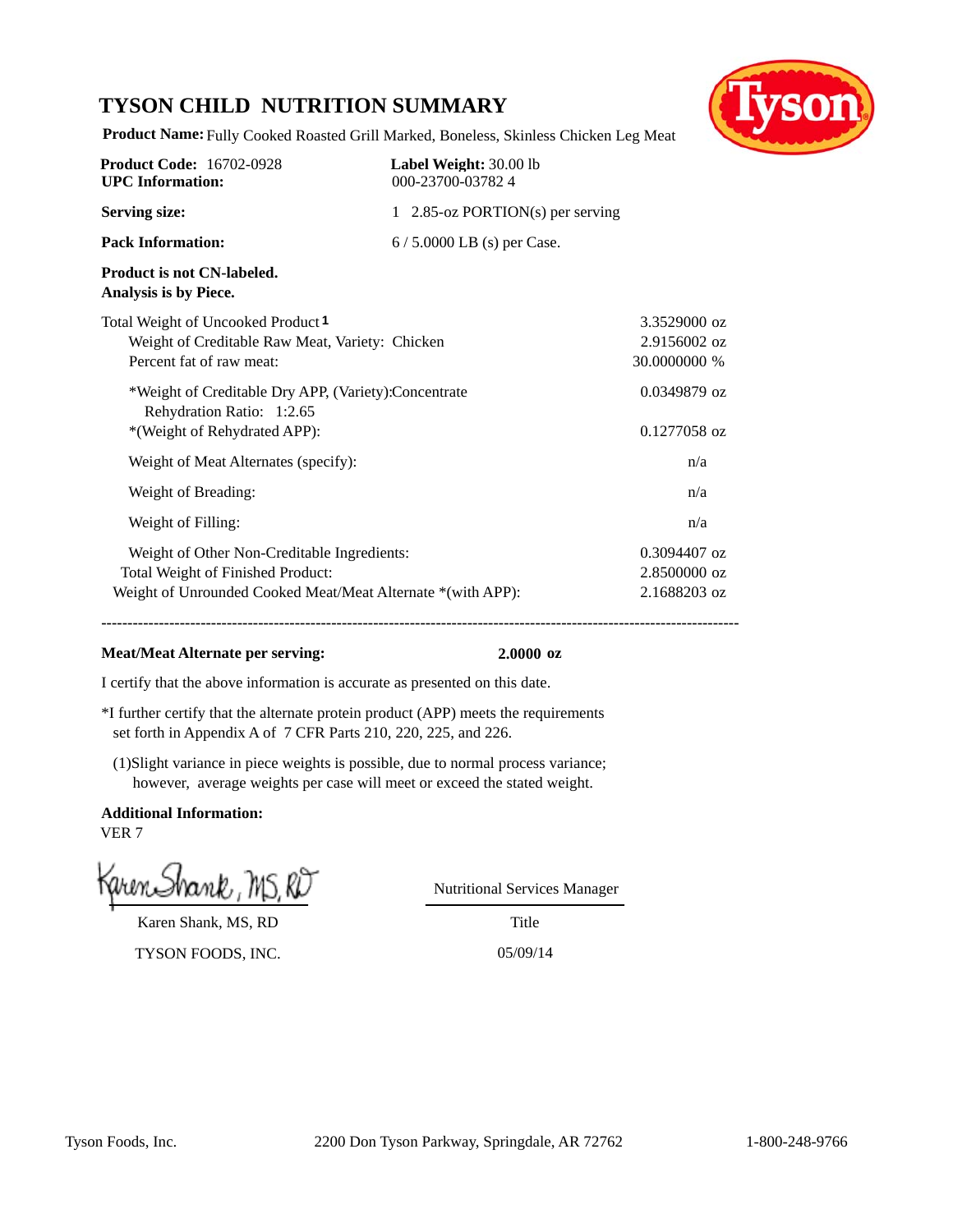





#### **Nutrition Facts**

Serving Size: 3 OZ (84g) Servings Per Container: About 160

| Amount Per Serving<br>Calories 160                                                                    | Calories from Fat 60       |
|-------------------------------------------------------------------------------------------------------|----------------------------|
|                                                                                                       | % Daily Value*             |
| Total Fat 7q                                                                                          | 11%                        |
| Saturated Fat 2g<br>Trans Fat Og                                                                      | 10%                        |
| Polyunsaturated Fat 1.5q                                                                              |                            |
| Monounsaturated Fat 2.5g<br>Cholesterol 70mg                                                          | 23%                        |
| Sodium 340mg                                                                                          | 14%                        |
| Total Carbohydrate 2q                                                                                 | 1%                         |
| Dietary Fiber Og                                                                                      | 0%                         |
| Sugars 1g<br>Protein 21g                                                                              | 42%                        |
| Vitamin A 0%<br>Calcium 2%                                                                            | Vitamin C. 0%<br>Iron $6%$ |
| * Percent daily values are based on a 2,000 calorie<br>diet. Your daily values may be higher or lower |                            |

diet. Your daily values may be higher or lower depending on your calorie needs.

**CN Label:** No

To obtain a signed copy of the CN statement for this item, please contact the Tyson Food Service Concierge via [e-mail](mailto:fscomments@tyson.com) or call 1-800- 248-9766.

# Tyson

#### **Dark Meat Strips, with Grill Marks**

Product Code: 16702-928

UPC Code: 00023700037824

- The oven-roasted flavor of these chicken strips allows them to work in countless dishes.
- Great in fajitas, rice bowls, stir-fry and just about anywhere else.
- They help draw down your dark meat allocation.

#### **PREPARATION**

Appliances vary, adjust accordingly. Conventional Oven 25-30 minutes at 350°F from frozen. Convection Oven 5-8 minutes in a single layer at 400°F from frozen. Microwave Oven 3 1/2 to 4 minutes on HIGH power from frozen; hold 1 minute.

#### **PIECE COUNT**

6/5.0000 LB (s) per Case

#### **MASTER CASE**

| Gross Weight | $31.6552$ IB | Width:  | 13 IN    |
|--------------|--------------|---------|----------|
| Net Weight   | 30 LB        | Length: | 17 IN    |
| Cube:        | 1.439 FT     | Height: | 11.25 IN |

#### **PALLET CONFIGURATION**



#### **INGREDIENTS**

Boneless, skinless chicken leg meat, water, seasoning (dextrose, salt, brown sugar, chicken stock, maltodextrin, flavors, yeast extract, molasses, disodium inosinate and disodium guanylate), soy protein concentrate, modified food starch, sodium phosphates.

CONTAINS soy

#### **STORAGE**

| Shelf Life:     | $365$ days |
|-----------------|------------|
| Storage Temp:   | 0 F        |
| Storage Method: | Frozen     |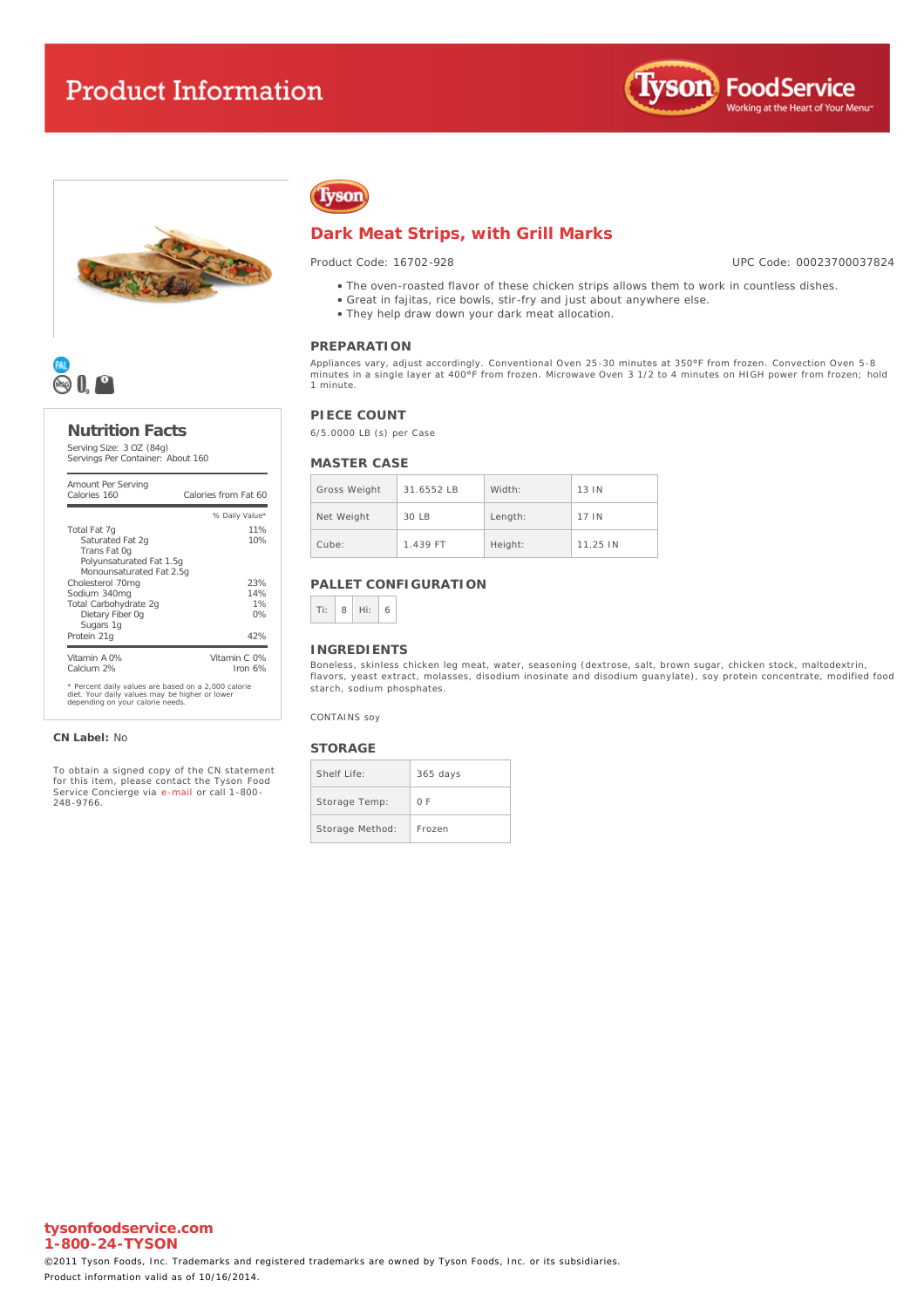#### Description: FC ROASTED GRILL MARKED BONELESS SKINLESS LEG MEAT CN 2.85oz

Product: 16702 Brand: 0328 Formula ID: 16702328G000

# Nutrition Facts

Serving Size:2.85 OZ (80g)

 Dietary Fiber Protein

Calories per gram:

Servings Per Container: About 168

| $\frac{1}{2}$                                                                                                                          |                  |                      |                    |  |
|----------------------------------------------------------------------------------------------------------------------------------------|------------------|----------------------|--------------------|--|
| <b>Amount Per Serving</b>                                                                                                              |                  |                      |                    |  |
| <b>Calories</b><br>- 150                                                                                                               |                  | Calories from Fat 60 |                    |  |
|                                                                                                                                        |                  |                      | % Daily Values *   |  |
| <b>Total Fat</b><br>7<br>g                                                                                                             |                  |                      | 11 %               |  |
| Saturated Fat 2 g                                                                                                                      |                  |                      | 10 %               |  |
| <b>Trans Fat</b><br>0 g                                                                                                                |                  |                      |                    |  |
| Polyunsaturated Fat                                                                                                                    | 1.5 <sub>g</sub> |                      |                    |  |
| Monounsaturated Fat                                                                                                                    | 2.5 g            |                      |                    |  |
| Cholesterol 65 mg                                                                                                                      |                  |                      | 22 %               |  |
| Sodium 330 mg                                                                                                                          |                  |                      | 14 %               |  |
| Total Carbohydrate 2 g                                                                                                                 |                  |                      | $1\%$              |  |
| Dietary Fiber 0 g                                                                                                                      |                  | $0\%$                |                    |  |
| <b>Sugars</b><br>1<br>g                                                                                                                |                  |                      |                    |  |
| Protein 20 g                                                                                                                           |                  |                      | 40 %               |  |
| Vitamin A<br>$0\%$                                                                                                                     |                  |                      | Vitamin C<br>$0\%$ |  |
| Calcium<br>2%                                                                                                                          |                  |                      | 6 %<br><b>Iron</b> |  |
| * Percent Daily Values are based on a 2,000 calorie diet. Your<br>daily values may be higher or lower depending on your calorie needs. | Calories         | 2,000                | 2,500              |  |
| <b>Total Fat</b>                                                                                                                       | Less than        | 65g                  | 80 <sub>g</sub>    |  |
| Sat Fat                                                                                                                                | Less than        | 20g                  | 25g                |  |
| Cholesterol                                                                                                                            | Less than        | 300mg                | 300 <sub>mg</sub>  |  |
| Sodium                                                                                                                                 | Less than        | 2,400mg              | 2,400mg            |  |
| <b>Total Carbohydrate</b>                                                                                                              |                  | 300g                 | 375g               |  |

Fat 9 Carbohydrate 4 Protein 4

300g 25g 50g

30g 63g



**Status is: WORKING Calories** 150 **Calories from Fat** 60 As Of: 3/29/2010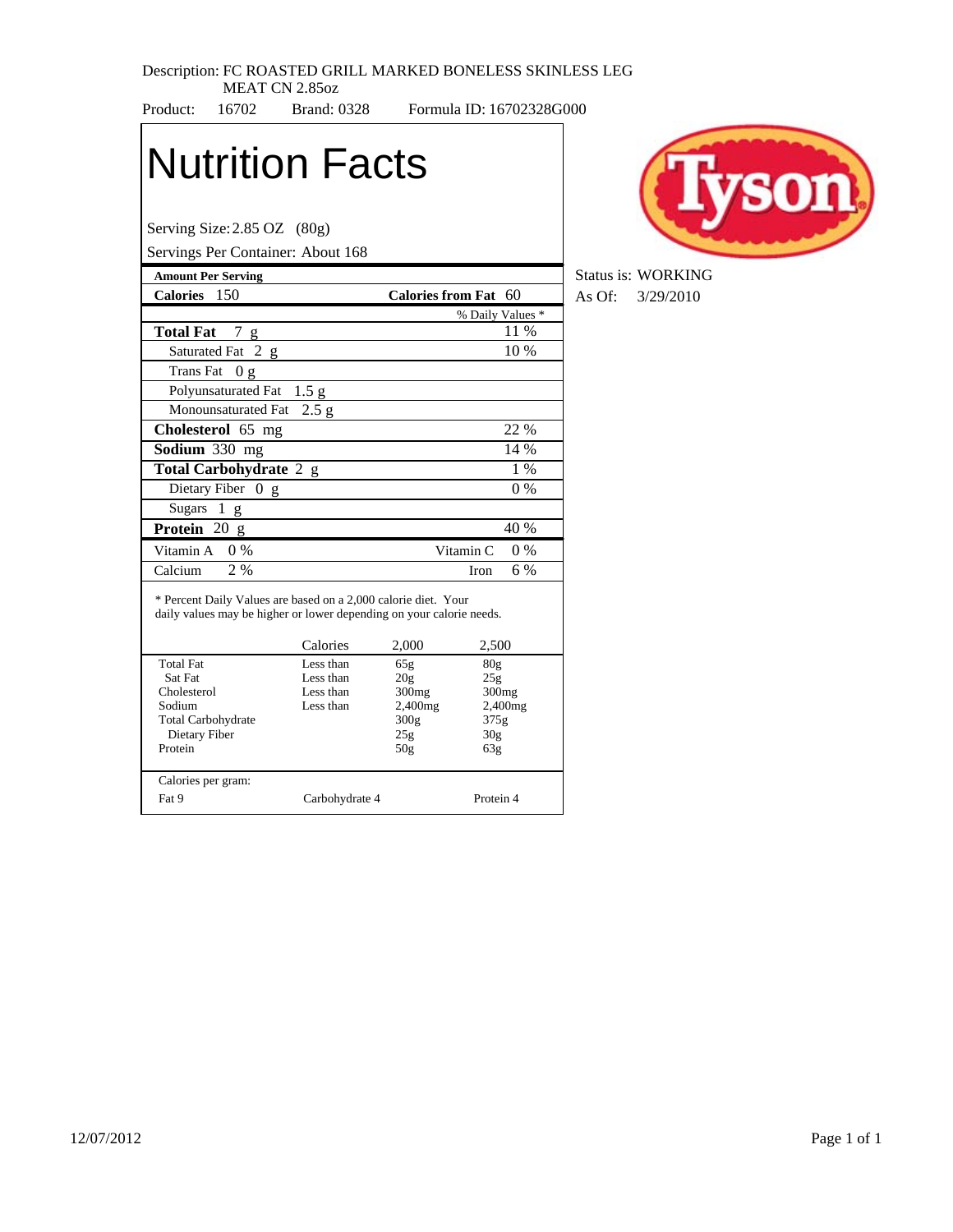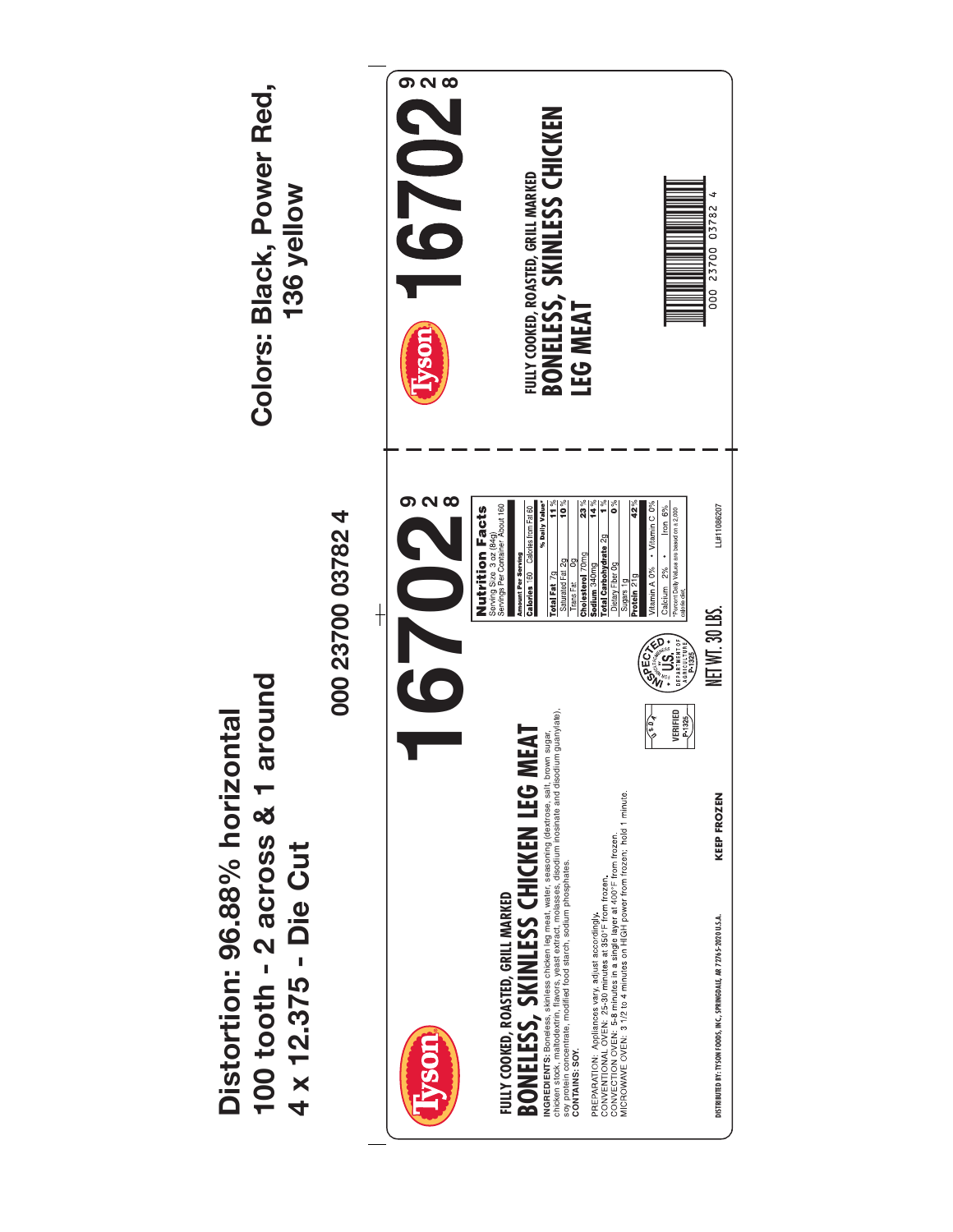

#### Sample Product Formulation Statement (Product Analysis) for Meat/Meat Alternate (M/MA) **Products**

Child Nutrition Program operators should include a copy of the label from the purchased product carton in addition to the following information on letterhead signed by an official company representative.

|                              |  | Product Name: FC B/S Rossted Chicken Leg Mest Code No.: 14702-928 |  |
|------------------------------|--|-------------------------------------------------------------------|--|
|                              |  |                                                                   |  |
| Manufacturer: 4gm Foods, Inc |  | Case/Pack/Count/Portion/Size: 30# MC                              |  |

I. Meat/Meat Alternate

Please fill out the chart below to determine the creditable amount of Meat/Meat Alternate

| <b>Description of Creditable</b><br>Ingredients per<br>Food Buying Guide (FBG) | <b>Ounces per Raw</b><br>Portion of Creditable<br>Ingredient | Multiply | FBG Yield/<br>Servings<br>Per Unit | Creditable<br>Amount* |
|--------------------------------------------------------------------------------|--------------------------------------------------------------|----------|------------------------------------|-----------------------|
| Wicken<br>$w $ <i>Skin</i>                                                     | 156002                                                       |          |                                    | 2.0409201             |
| PLADO                                                                          |                                                              |          |                                    |                       |
|                                                                                |                                                              |          |                                    |                       |
| A. Total Creditable M/MA Amount <sup>1</sup>                                   |                                                              |          |                                    |                       |

 $2.0409201$ \*Creditable Amount - Multiply ounces per raw portion of creditable ingredient by the FBG Yield Information.

#### II. Alternate Protein Product (APP)

If the product contains APP, please fill out the chart below to determine the creditable amount of APP. If APP is used, you must provide documentation as described in Attachment A for each APP used

| Description of APP,<br>manufacture's name,<br>and code number                  | <b>Ounces</b><br>Dry APP<br>Per Portion | Multiply | $%$ of<br>Protein<br>$As-Is*$ | Divide by<br>$18**$ | Creditable<br>Amount<br>$APP***$ |
|--------------------------------------------------------------------------------|-----------------------------------------|----------|-------------------------------|---------------------|----------------------------------|
| DSP, Solae                                                                     | 0.0349879                               |          |                               | $\div$ by 18        | 0.126345                         |
|                                                                                |                                         |          |                               | $\div$ by 18        |                                  |
|                                                                                |                                         |          |                               | $\div$ by 18        |                                  |
| <b>B. Total Creditable APP Amount1</b>                                         |                                         |          |                               |                     | 12634C                           |
| C. TOTAL CREDITABLE AMOUNT (A + B rounded down to<br>nearest $\frac{1}{4}$ oz) |                                         |          |                               |                     | 200                              |

\*Percent of Protein As-Is is provided on the attached APP documentation.

\*\* 18 is the percent of protein when fully hydrated.

\*\*\* Creditable amount of APP equals ounces of Dry APP multiplied by the percent of protein as-is divided by 18. <sup>1</sup>Total Creditable Amount must be rounded down to the nearest 0.25oz (1.49 would round down to 1.25 oz meat equivalent). Do not round up. If you are crediting M/MA and APP, you do not need to round down in box A (Total Creditable M/MA Amount) until after you have added the Total Creditable APP Amount from box B to box C.

Total weight (per portion) of product as purchased  $2.850$ 

Total creditable amount of product (per portion) \_  $2.000<sub>0</sub>$ 

(Reminder: Total creditable amount cannot count for more than the total weight of product.)

I certify that the above information is true and correct and that a  $2.85$  ounce serving of the above product (ready for serving) contains 2.00 ounces of equivalent meat/meat alternate when prepared according to directions.

I further certify that any APP used in the product conforms to the Food and Nutrition Service Regulations (7 CFR Parts 210, 220, 225, 226, Appendix A) as demonstrated by the attached supplier documentation.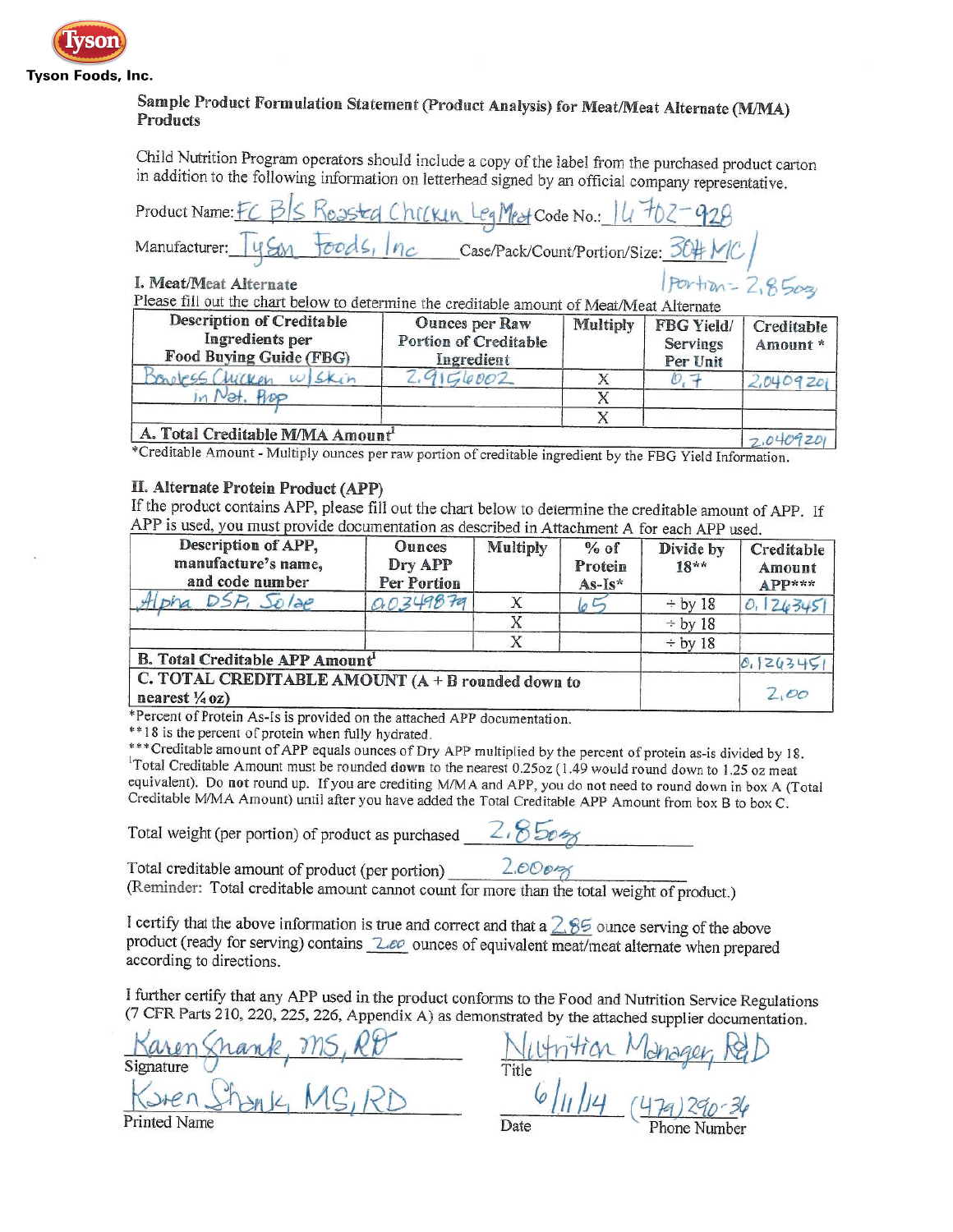

## Formulation Statement for Documenting Grains in School Meals Required Beginning SY 2013-2014 Crediting Standards Based on Revised Exhibit A<br>weights per oz equivalent

School Food Authorities (SFAs) should include a copy of the label from the purchased product carton in addition to the following information on letterhead signed by an official company representative. Grain products may be credited based on previous standards through SY 2012-2013. The new crediting standards for grains (as outlined in Policy Memorandum SP 30-2012) must be used beginning SY 2013-2014. SFAs have the option to choose the crediting method that best fits the specific needs of the menu planner.

| Product Name: EC BIS ROOSted Chicken Leg Mest Code No.: 16702-928 |
|-------------------------------------------------------------------|
| Manufacturer: 1458 Foods, Inc Case/Pack/Count/Portion/Size: 30#MC |
| $perh$ $x = 2.850x$                                               |

I. Does the product meet the Whole Grain-Rich Criteria: Yes No $\overline{A}$  No  $\overline{A}$  No Refer to SP 30-2012 Grain Requirements for the National School Lunch Program and School Breakfast Program)

II. Does the product contain non- creditable grains: Yes  $X$  No How many grams:  $0.5$ <br>(Products with more than 0.24oz equivalent or 3.99 grams for Groups A-G and 6.99 grams for Group H of noncreditable grains cannot be credited using Exhibit A weights. Please use template for crediting using amount of creditable grains).

III. Use Policy Memorandum SP 30-2012 Grain Requirements for the National School Lunch Program and School Breakfast Program: Exhibit A to determine if the product fits into Groups A-G, Group H or Group I. (Please be aware that different methodologies are applied to calculate servings of

grain component based on creditable grains. Groups A-G use the standard of 16 grams creditable grain per oz eq; Group H uses the standard of 28 grams creditable grain per oz eq; and Group I is reported by volume or weight). Indicate which Exhibit A Group (A-I) the Product Belongs:

| Description of<br>Product per Food<br><b>Buying Guide</b> | Portion Size of<br>Product as<br>Purchased | Weight of one ounce<br>equivalent as listed<br>in SP 30-2012 | Creditable<br>Amount <sup>1</sup> |
|-----------------------------------------------------------|--------------------------------------------|--------------------------------------------------------------|-----------------------------------|
|                                                           |                                            |                                                              |                                   |
| A. Total Creditable Amount <sup>2</sup>                   |                                            |                                                              |                                   |

<sup>1</sup> (Portion size) ÷ (Exhibit A weight for one oz eq)

<sup>2</sup>Total Creditable Amount must be rounded down to the nearest quarter (0.25) oz eq. Do not round up.

Total weight (per portion) of product as purchased  $\mathcal{N}/\mathcal{A}$ Total contribution of product (per portion) \_\_

I further certify that the above information is true and correct and that a ounce portion of this product (ready for serving) provides oz equivalent Grains. I further certify that non-creditable grains are not above 0.24 oz eq. per portión.